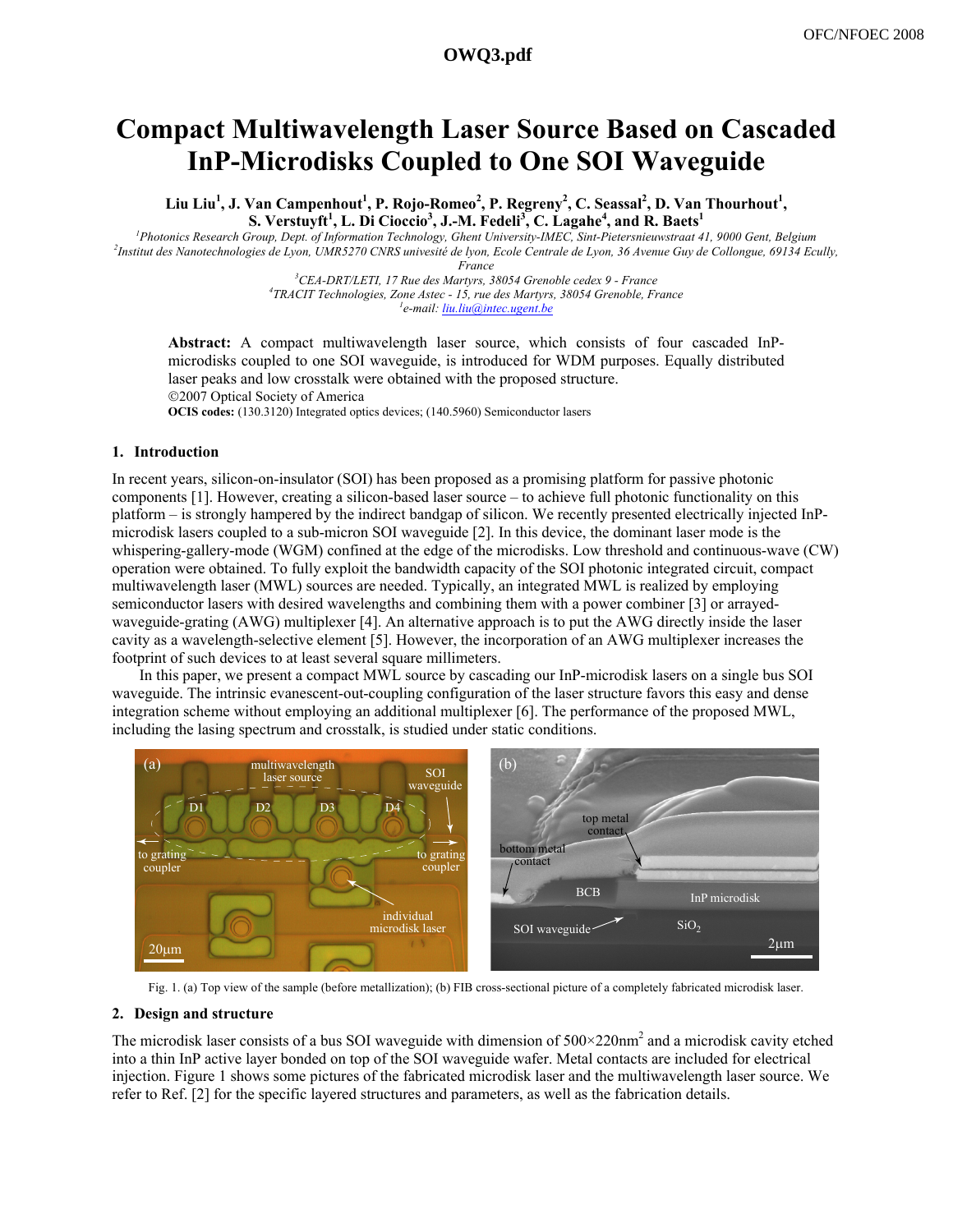## **a1351\_1.pdf OWQ3.pdf**

The MWL source is composed of four cascaded microdisk lasers with slightly different diameters, as shown in Fig. 1(a). Due to the small coupling efficiency between the bus SOI waveguide and the dominant WGM, as well as different emitting wavelengths, the optical crosstalk between each laser within the device is expected to be insignificant. This will be further discussed below. The microdisks were put 33μm apart from each other. Grating couplers were fabricated at the two ends of the bus SOI waveguide for measurement purpose [7]. Three groups of microdisks with diameters of 10μm, 7.5μm, and 5μm are available on this sample.

## **3. Individual microdisk laser**

First, the performance of the individual microdisk lasers was evaluated. After a burn-in treatment (by applying a high current, i.e., tens of mA, for several minutes), all the devices exhibit CW operation. However, the laser performance is quite weak for microdisks with 5μm diameter, probably due to the misalignment of the top metal contact resulted from the contact lithography, which is more severe for the WGM on a small disk. Therefore, we will ignore this group of lasers in the following discussion. The typical light-current-voltage (LIV) curves of a 10μm and 7.5μm diameter laser are plotted in Fig. 2. The threshold current and voltage for 10μm diameter lasers are 1.0mA and 1.10V, respectively, while for 7.5μm diameter lasers, 0.9mA and 1.15V, respectively. As compared to our previous results [2], a lower driving voltage is obtained here, which is favored by the higher doping concentration of the tunnel junction in the present sample. However, increasing the doping level also increases the propagation loss of the WGM due to free-carrier-absorption (FCA). This is a possible reason for the higher threshold current obtained here. The measured laser powers from both ends of the bus SOI waveguide show similar characteristics, meaning that our microdisk lasers are actually working in a regime of bidirectional operation [8]. The long and short range oscillations of the LI curves above threshold are most likely due to the reflection feedback from the grating couplers, which is calculated to be about -22dB. An accurate model with coupled rate equations for both carrier and optical field should be analyzed for more insight [8].



Fig. 2. LIV curves of microdisk lasers with (a) 10μm diameter and (b) 7.5μm diameter under CW. Powers were normalized by the efficiency of the grating coupler.

#### **4. Multiwavelength laser source**

The multiwavelength laser sources were then measured. Figure 3 shows the spectra recorded when the four microdisk lasers were simultaneously biased at the same current. It can be seen that the emitting wavelengths are equally distributed within one free spectral range ( $\lambda_{FSR}$ ) of the individual microdisk lasers. This is matched by the design, where the difference in diameter between adjacent disks is 44nm, which theoretically corresponds to a laser peak shift of λ*FSR*/4. Note that, in the measured spectra, the dominant peak powers of the lasers show ~10dB fluctuation. The microdisk laser that is closest to the grating coupler generally has a higher output power level. The numerical analysis shows that this non-uniformity is due to leakage losses to high-order modes, when light passes through the microdisks (thickness: 1μm). The thick microdisk layer supports several high-order modes, and the coupling coefficient to these modes is much larger than that to the fundamental mode since they have a larger fieldoverlap, and are better phase-matched with the mode in the SOI waveguide. This effect can be minimized by employing an ultrathin microdisk of about 300nm thick to ensure single mode in the vertical direction. The fabrication randomness also contributes to this non-uniformity. In principle, however, the output powers can be balanced through an external equalizer, or by applying a different bias current to each of the microdisk lasers.